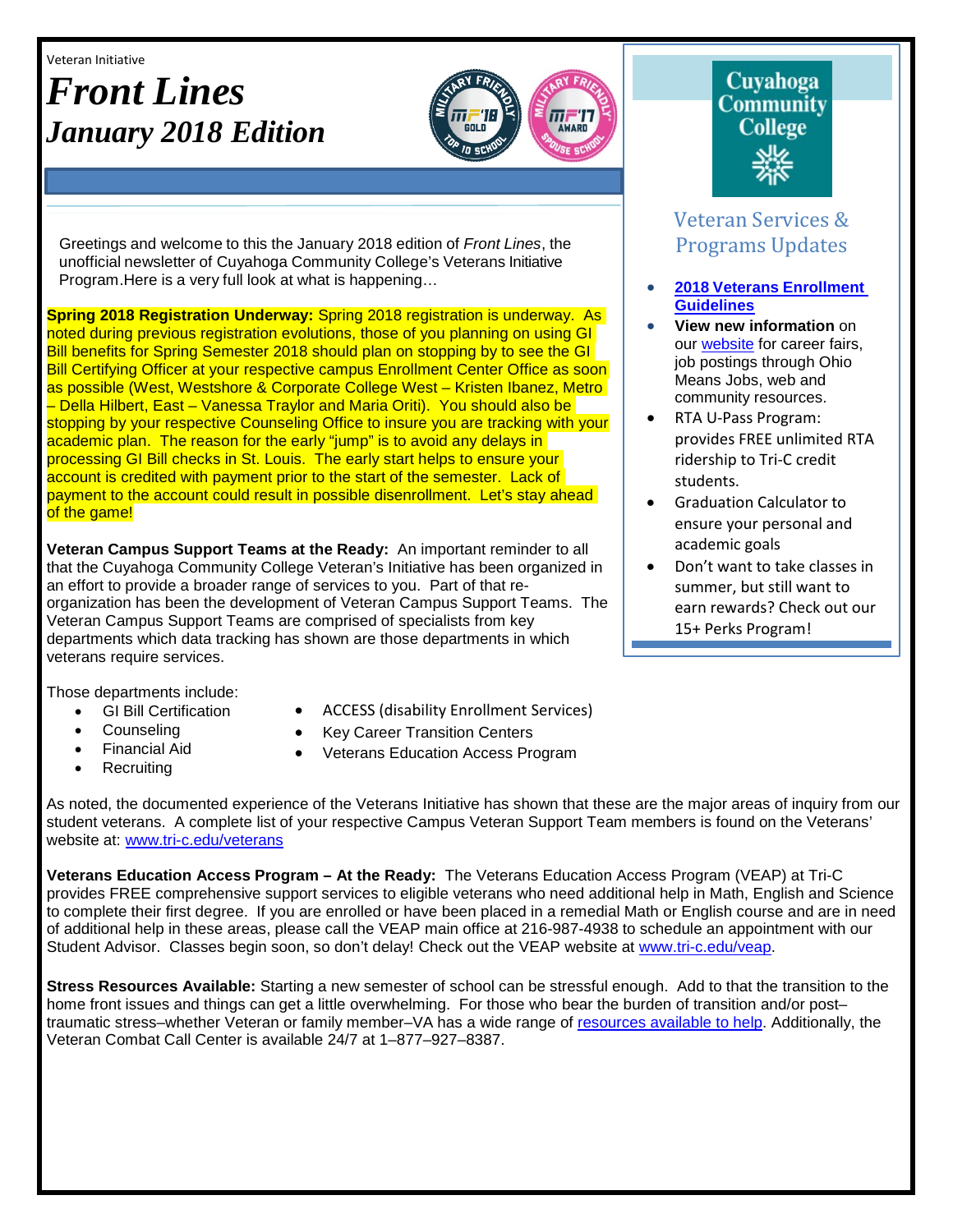# **Your Veteran Services Team!**



**Lerner Veterans Center/East Campus – 2nd Floor ESS:** Welcome to the Fall Semester! My name is Alaina Foster and I am your Program and Services Administrator here at East, located inside the Alfred Lerner Veterans Services Center on the 2<sup>nd</sup> floor of the Student Services building. We have many programs planned for the fall semester starting with a visit from the East Side Vet Center every 1<sup>st</sup> Monday during the Fall Semester. We will also be visited by veteran representatives from local 4-year colleges including Baldwin Wallace University, Cleveland State University and Kent State University to name a few.

#### **Metro Campus Veterans Center:** Metro Veteran Services & Programs Office MSS 5<sup>th</sup> floor

- Learn how to maximize your veteran benefits to your unique situation
- Create a plan of action with our steps to success to save time and money
- Learn how to navigate veteran/academic scholarships while tackling financial aid
- Access employment, education, and community resources in your own backyard
- Explore Veteran Upward Bound Refresher courses in math and English with qualifying service



**Meet your Metro Veteran Representative: Mrs. Ashley Gorbulja** Ashley is continuing to serve in the Ohio Army National Guard as an NCO and has been serving Metro Campus veteran student population for going on four years. She is a recent 2016 graduate of the University of Akron of two degrees and currently pursuing her Masters at Northeast Ohio Medical University. She is able to provide personal and relevant experiences to include an array of resources and benefit knowledge on the various processes of returning to

### **West Campus NEW Crile Veterans Center:** West Student Services (WSS) room G112



#### **Meet your West Veteran Representative: Mr. Matthew Miller**

school and continuing your education. Stop in to see her today!

Matt is an Army veteran with a vast array of experience with Veterans Affairs and has been with Cuyahoga Community College for nearly 10 years. He encourages ALL veterans to visit the new western campus veteran footprint as the new veterans lounge offers tutoring opportunities, transfer assistance, education benefit enrollment, Veterans Administration access and above all a private study area for veterans only!

**Phone:** 216-987-5204

**WSHCS 101** 

# **Additionally check out:**

**Brunswick University Center / Westshore / Corporate College West Representative Mr. Mick Munoz** 

**Locations:** BUC 122 | WSHCS 101 | CCW 108 | **Phone:** 216-987-3536



SGT G's hours of operation: Monday & Tuesday 9am-

Wednesday 9am-1pm **Phone:** 216-987-6137

5pm

**Cleveland Louis Stokes VA Medical Center Wade Park: Veteran Education Connection Center Representative Angela Hobbs**

| Location |  |  |
|----------|--|--|
|          |  |  |

2nd Floor Atrium-146B

**Location: Phone:** 216-791-3800 ext. 6830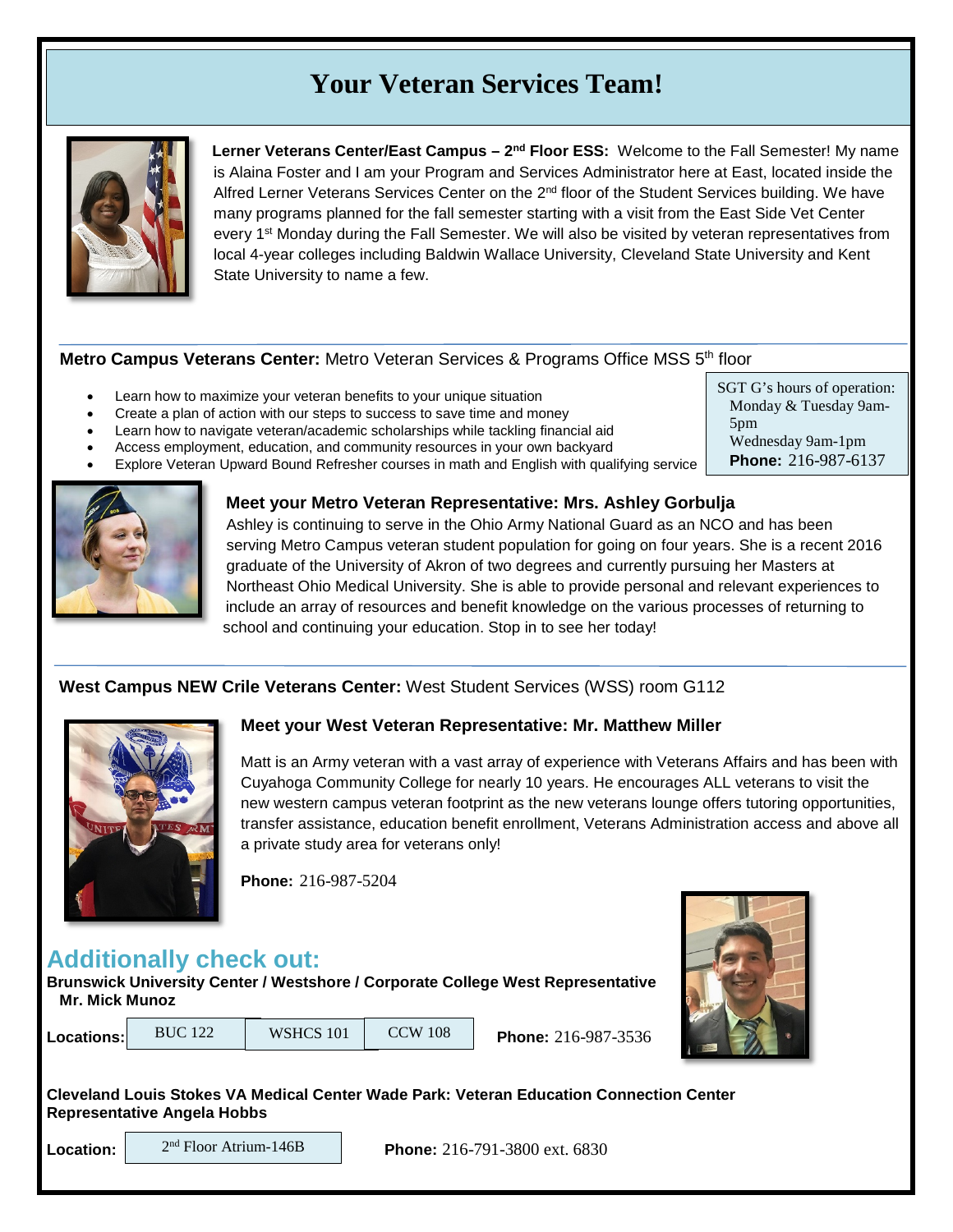# **Applying for Benefits**

First-time users of educational benefits must complete the 22-1990 form at www.vets.gov/education/apply/.

The VONAPP system (old 22-1990 site) still contains other important forms such as compensation, pension, vocational rehabilitation, employment, burial benefits, change in place/training and dependent application for VA benefits.

Do not use forms 22-1990N or 22-1990E to apply for Post 9/11 GI Bill, CH30 or CH1606. The 22-1990N is for National Call to Service only. The 22-1990E is for family members to use transferred benefits.

## **CONTACTS:**

**VA Regional Office** (St. Louis, MO) 1-888-GIBILL-1  $(1-888-442-4551)$ 

**Direct Deposit Center** 1-877-838-2778

**Enrollment Certification** 1-877-823-2378

## **Military Transcripts**

Be sure to have your transcripts evaluated to determine if you can receive academic credit for your military training. The process can take up to four weeks, so keep an eye on your Tri-C email for notification that your transcripts have been evaluated. A counselor and program manager will advise you on how credits can be applied to your specific degree. The primary contact for military transcripts is Chris Dorsten at 216-987-3664 or chris.dorsten@tri-c.edu.

### **Joint Services Transcript (JST):**

Order your free official transcripts and review unofficial transcripts and summaries of equivalent credits. Register at https://jst.doded.mil.

#### **Air Force veteran?**

Check out Air University at www.airuniversity.af.mil/Barnes /CCAF/ to review various options for ordering your transcripts.

# **Which Veterans Education Benefit Should I Use?**

### **DEPENDENT**

- $\rightarrow$  Chapter 33: Post  $9/11$  GI Bill
- Chapter 35: Dependents Educational Assistance

### **VETERAN**

- **Chapter 30: Montgomery GI Bill (exhaust, then** switch to Chapter 33)
- **Chapter 31: Voc Rehab (Service-Connected) Rehability)**
- ◆ Chapter 33: Post 9/11 GI Bill (cannot switch after applying)

PLEASE NOTE: The U.S. Department of Veterans Affairs determines eligibility for veterans education benefits.

## **STILL SERVING?**

**ACTIVE DUTY** 

**Tuition Assistance** 

### **RESERVIST OR NATIONAL GUARD**

#### **Deployment**

- **ONGSP: NG only** (exhaust, then switch to Chapter 33)
- **Chapter 1607: REAP\* Tultion Assistance**

#### **No Deployment**

- ONGSP: NG only (Montgomery GI Bill for Selected Reserves)
- **Chapter 33: Post** 9/11 GI Bill (cannot switch after applying)
- 
- $\sim$  Chapter 1606 Tuition Assistance

\*REAP has been terminated for all applicants, with complete termination expected in November 2019.

Disclaimer: This is a visual aid and not an exhaustive explanation of benefits; nor does it include every possible scenario of benefits eligibility.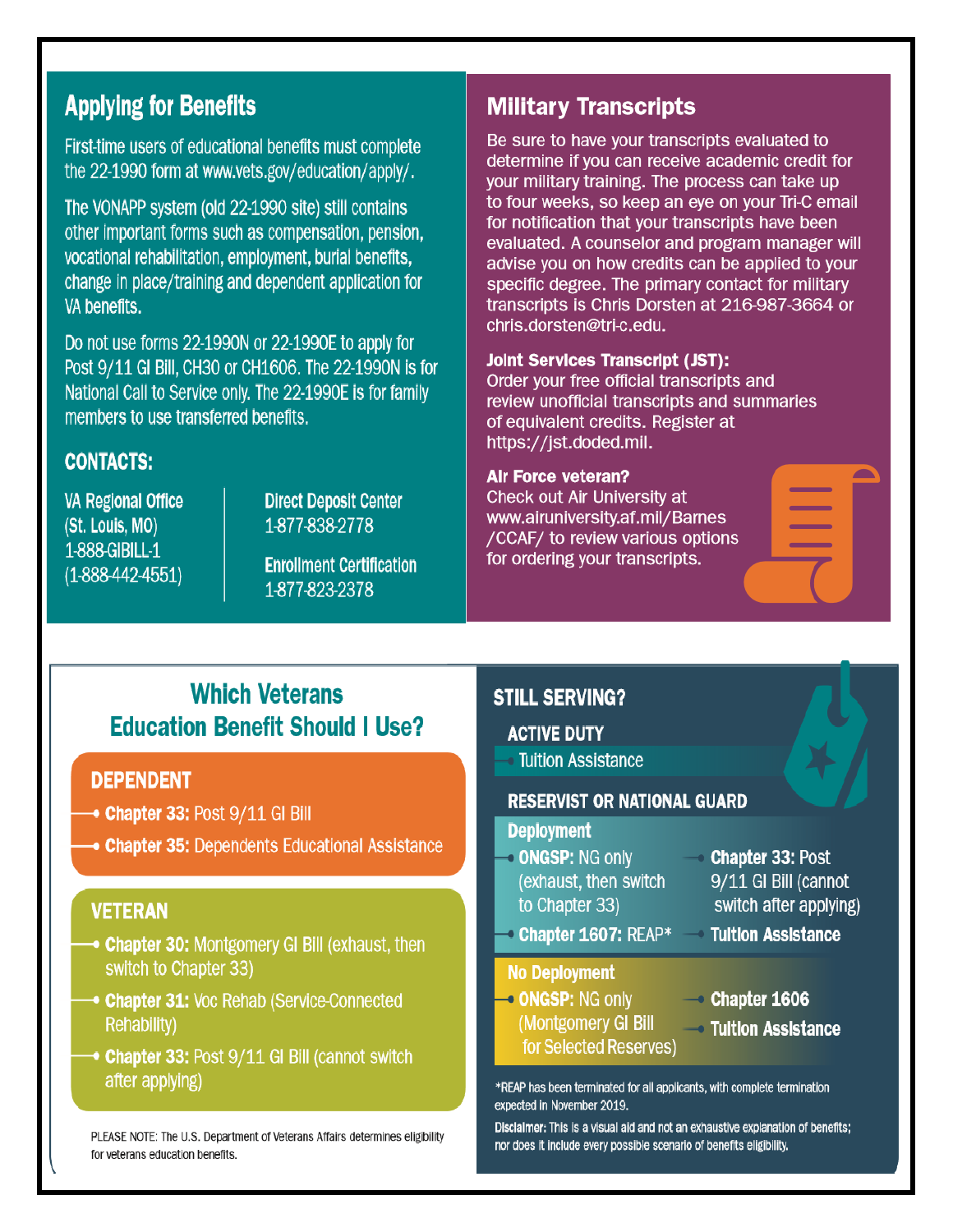# Education Benefits Deadlines & Reminders

### **Ohio National Guard Scholarship Program Application Deadlines:**

April 1st for Summer Semester

July 1st for Fall Semester

CAC ONLY Access Scholarship letter changes to another school? NOBE issue? [see link](http://www.tri-c.edu/veterans/documents/ohio-national-guard-information.pdf) for NG contacts



Launched in 2011, MakeThe Connection.net connects Veterans, their family members and friends, and other advocates with mental health information, local resources, and inspiring stories of recovery.

### **GI Bill Semester Certification Form Submission**

**Dates**: to ensure proper enrollment and funds hit account for the start of the semester.

April 30th for Summer Semester

June 30<sup>th</sup> for Fall Semester

**[GI Bill Semester Certification Form](http://www.tri-c.edu/veterans/documents/gi-bill-semester-form-responsiblities-2017.pdf)**

**Transferring benefits to another school? [VA Form 22-1995](http://www.tri-c.edu/veterans/documents/vba-22-1995-are.pdf)**

**But I am a dependent ? [VA Form 22-5495](http://www.tri-c.edu/veterans/documents/vba-22-5495-are.pdf)**

Make sure you turn these in to your certifier to report changes in class schedule, major, transferring from one school to another so you are certified correctly.



# *Flu Season is here with a vengeance! Veterans protect yourselves and get a NO COST flu shot!*

The cold and flu season is upon us and the Department of Veterans Affairs has once again teamed up with Walgreens Pharmacies nationwide to allow all veterans who are currently enrolled in the VA healthcare system to be able walk into any of the over 8000 Walgreens nationally (and the Duane Reade pharmacies in the New York metropolitan area) to receive a vaccination *at no cost*. Vaccinations will be available through March 31, 2018.

Veterans wishing to receive the no cost vaccination simply need to present a Veterans Identification Card and a photo ID, at any participating Walgreens to receive the vaccination. The Group ID is: *VAFLU*

In addition, after the Walgreens pharmacist administers the vaccine Walgreens will transmit that information securely to VA where it becomes part of the patient's electronic medical record. VA is committed to keeping Veteran patients healthy, and during this flu season, vaccination is the best way to prevent the spread of flu. No matter where you live, visit your local VA clinic or Walgreens to get a no cost flu shot.

- To find your local VA, visit [va.gov/directory/guide/home.asp.](http://links.govdelivery.com/track?type=click&enid=ZWFzPTEmbWFpbGluZ2lkPTIwMTcwOTI2Ljc4NjM4OTkxJm1lc3NhZ2VpZD1NREItUFJELUJVTC0yMDE3MDkyNi43ODYzODk5MSZkYXRhYmFzZWlkPTEwMDEmc2VyaWFsPTE3MTU2OTgyJmVtYWlsaWQ9am9zZWdhcmNpYTRAc2JjZ2xvYmFsLm5ldCZ1c2VyaWQ9am9zZWdhcmNpYTRAc2JjZ2xvYmFsLm5ldCZmbD0mZXh0cmE9TXVsdGl2YXJpYXRlSWQ9JiYm&&&100&&&http://www.va.gov/directory/guide/home.asp)
- To locate a Walgreens store near you, call 800-WALGREENs (800-925-4733), or go to [com/findastore.](http://links.govdelivery.com/track?type=click&enid=ZWFzPTEmbWFpbGluZ2lkPTIwMTcwOTI2Ljc4NjM4OTkxJm1lc3NhZ2VpZD1NREItUFJELUJVTC0yMDE3MDkyNi43ODYzODk5MSZkYXRhYmFzZWlkPTEwMDEmc2VyaWFsPTE3MTU2OTgyJmVtYWlsaWQ9am9zZWdhcmNpYTRAc2JjZ2xvYmFsLm5ldCZ1c2VyaWQ9am9zZWdhcmNpYTRAc2JjZ2xvYmFsLm5ldCZmbD0mZXh0cmE9TXVsdGl2YXJpYXRlSWQ9JiYm&&&101&&&http://Walgreens.com/findastore)
- To learn more about the partnership, call 1-877-771-8537 or visit **[https://www.va.gov/COMMUNITYCARE/programs/veterans/immunization.asp](http://links.govdelivery.com/track?type=click&enid=ZWFzPTEmbWFpbGluZ2lkPTIwMTcwOTI2Ljc4NjM4OTkxJm1lc3NhZ2VpZD1NREItUFJELUJVTC0yMDE3MDkyNi43ODYzODk5MSZkYXRhYmFzZWlkPTEwMDEmc2VyaWFsPTE3MTU2OTgyJmVtYWlsaWQ9am9zZWdhcmNpYTRAc2JjZ2xvYmFsLm5ldCZ1c2VyaWQ9am9zZWdhcmNpYTRAc2JjZ2xvYmFsLm5ldCZmbD0mZXh0cmE9TXVsdGl2YXJpYXRlSWQ9JiYm&&&102&&&https://www.va.gov/COMMUNITYCARE/programs/veterans/immunization.asp)** .
- To get more information on flu and flu vaccine, visit [publichealth.va.gov/flu](http://links.govdelivery.com/track?type=click&enid=ZWFzPTEmbWFpbGluZ2lkPTIwMTcwOTI2Ljc4NjM4OTkxJm1lc3NhZ2VpZD1NREItUFJELUJVTC0yMDE3MDkyNi43ODYzODk5MSZkYXRhYmFzZWlkPTEwMDEmc2VyaWFsPTE3MTU2OTgyJmVtYWlsaWQ9am9zZWdhcmNpYTRAc2JjZ2xvYmFsLm5ldCZ1c2VyaWQ9am9zZWdhcmNpYTRAc2JjZ2xvYmFsLm5ldCZmbD0mZXh0cmE9TXVsdGl2YXJpYXRlSWQ9JiYm&&&103&&&http://www.publichealth.va.gov/flu) or [www.cdc.gov/flu.](http://links.govdelivery.com/track?type=click&enid=ZWFzPTEmbWFpbGluZ2lkPTIwMTcwOTI2Ljc4NjM4OTkxJm1lc3NhZ2VpZD1NREItUFJELUJVTC0yMDE3MDkyNi43ODYzODk5MSZkYXRhYmFzZWlkPTEwMDEmc2VyaWFsPTE3MTU2OTgyJmVtYWlsaWQ9am9zZWdhcmNpYTRAc2JjZ2xvYmFsLm5ldCZ1c2VyaWQ9am9zZWdhcmNpYTRAc2JjZ2xvYmFsLm5ldCZmbD0mZXh0cmE9TXVsdGl2YXJpYXRlSWQ9JiYm&&&104&&&http://www.cdc.gov/flu)